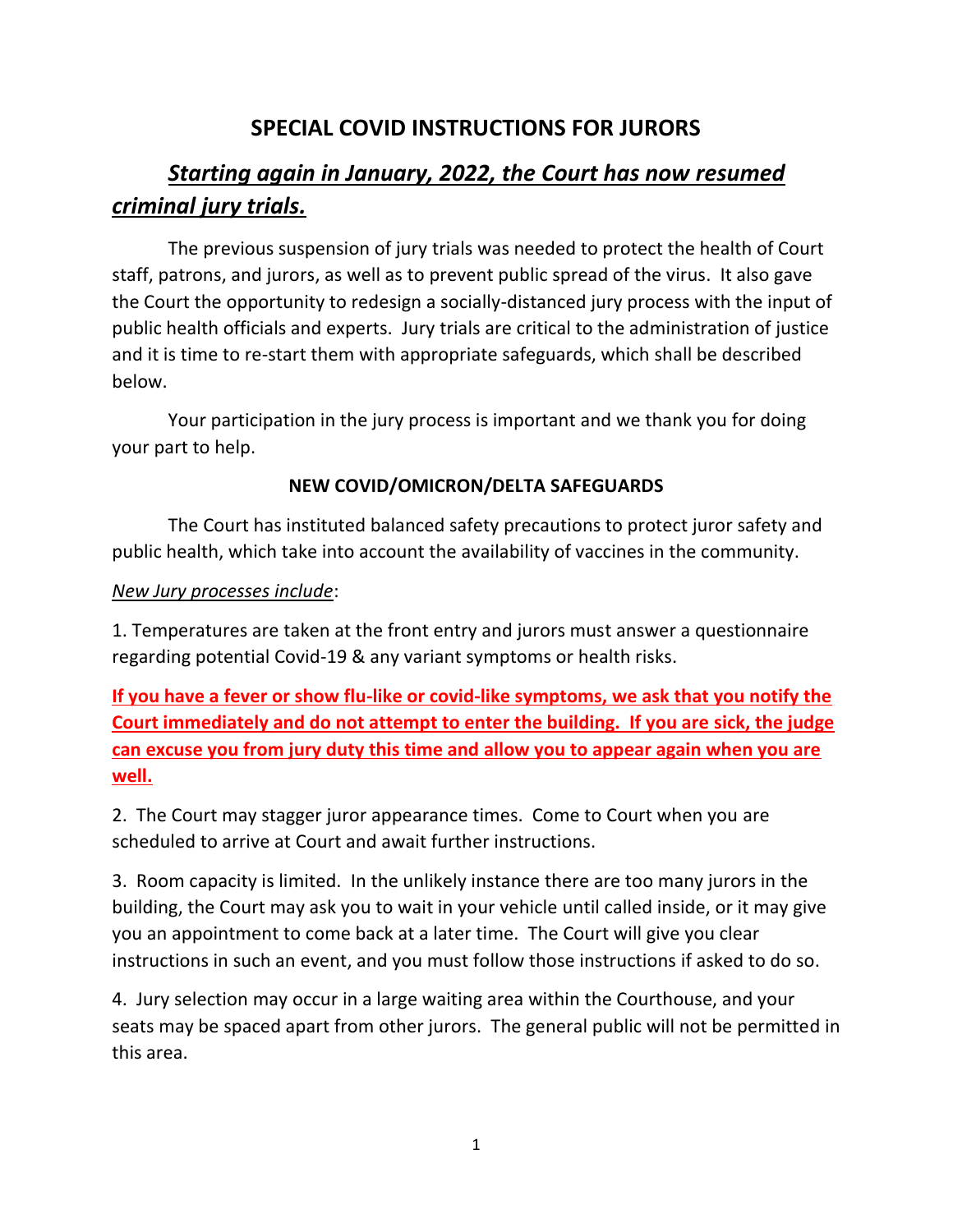5. Some of the juror questioning may take place using cameras and audio equipment from across the building in order to avoid having too many people in the courtroom. This is a new process and there may be technical difficulties to work out at times. The Court thanks you for your patience and understanding.

6. Placement of chairs may be arranged to prevent "chokepoints," in other words to allow jurors to pass one another without violating social distancing. **Please do not move the chairs**.

7. Plexiglas has been strategically placed around the courtrooms as an additional safeguard.

8. Face coverings shall be required for all jurors. Jurors may submit special requests to wear face-shields.

9. Employees and attorneys will wear masks or face-shields, and witnesses will wear face-shields while testifying.

10. Hand sanitizer is available throughout the building.

11. Food and coffee may be limited. Please eat breakfast prior to jury service. Jurors will be released to eat lunch on their own (unless sequestered and you are required to remain at the Court). Prepare to eat and come back after lunch.

# **For more information see our Special Covid-19 Frequently Asked Questions (SCFAQ) and other details on our website at:**

**<https://www.tulaliptribalcourt-nsn.gov/GeneralCourtInfo/JuryDuty>**

# **SPECIAL COVID-19 FREQUENTLTY ASKED QUESTIONS**

# **1. Are jury trials still necessary?**

- Yes. They are a key component of our justice system. They are critical to the fair administration of justice and are constitutionally guaranteed in criminal matters.

# **2. Will jury duty be in-person?**

- Yes. As of January, 2022, all jury duty is in-person. It is important that jury duty be held in-person to protect the constitutional rights of the accused, assure access to attorney presentations, evidence, exhibits, and to encourage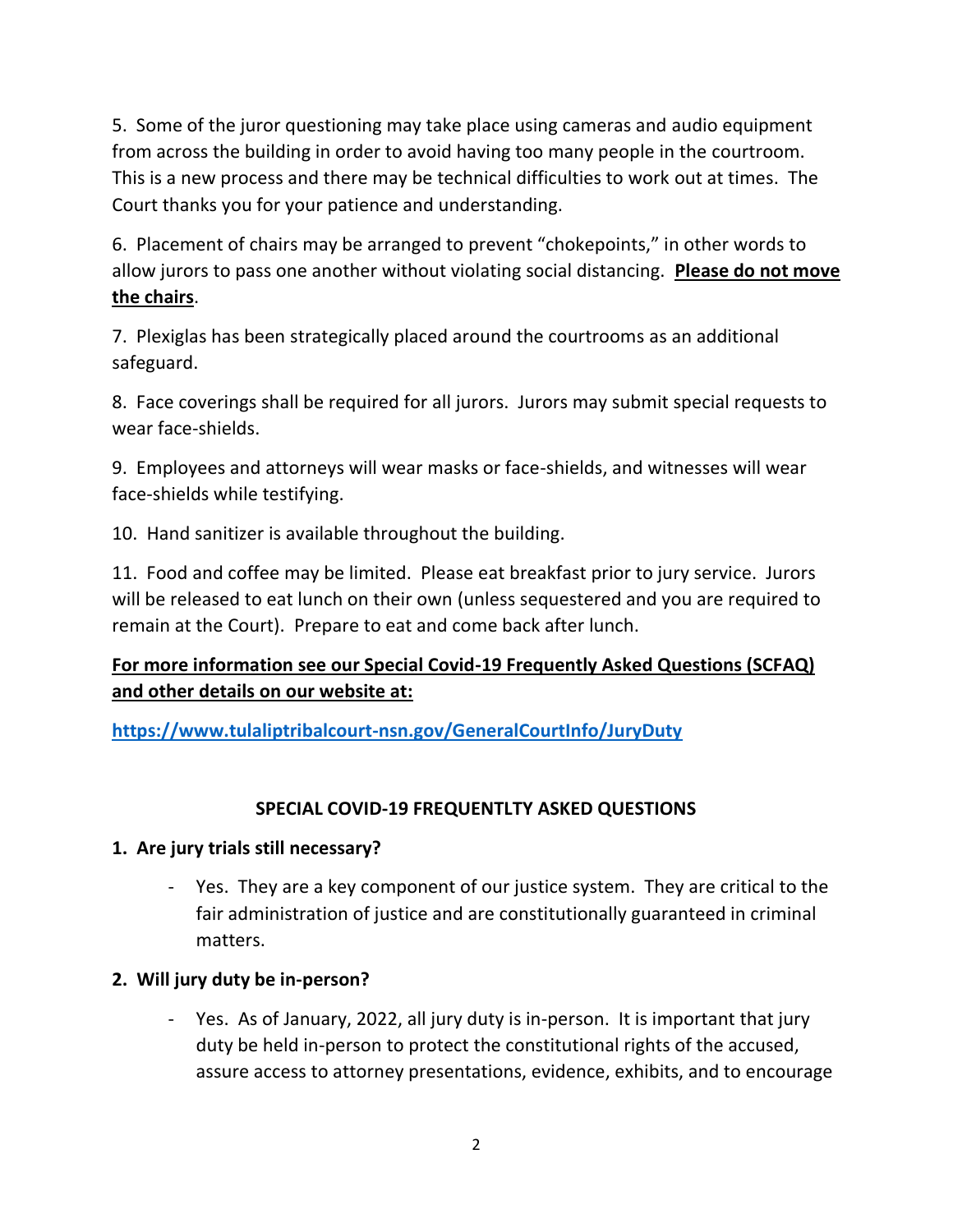and facilitate open, honest, and confidential juror discussion during deliberations.

# **3. What if I am sick or in a high risk category? Can I be excused or rescheduled for jury duty?**

- Yes. You may follow the instructions on your juror summons to request a deferral of your jury service to a later date if you are: (1) 65 years of age or older, or (2) regardless of age, you have underlying medical conditions which place you at increased risk, such as chronic lung disease, moderate to severe asthma, serious heart conditions, immune disorders, obesity, diabetes, pregnancy, or chronic kidney or liver disease, or (3) if you are sick or have recently tested positive for Covid-19.

# **4. Will the courthouse be clean?**

- Yes. The courthouse and jury deliberation rooms are cleaned by the building maintenance crew.

# **5. Will the courthouse practice social distancing?**

- Yes. Jurors may be spaced apart during selection as much as possible, chokepoints and room capacity may be reduced, and the general public will be excluded from selection.

# **6. Will I have to bring my own mask or gloves?**

- Yes. Because we have a limited supply of personal protective equipment (PPE), the Court asks jurors to bring their own face coverings. If you do not have a mask, then the Court may be able provide you with one upon request. You are not required to bring gloves, and may be provided nitrile gloves for handling exhibits in the event they are requested. However, you may also bring your own gloves if you wish.

# **7. Will I be asked to show proof of vaccination to be on a jury?**

- Yes, you must provide proof that you have been vaccinated to serve on the jury (see next question below regarding proof of vaccine record).

# **8. What proof of vaccination must I show to remove my mask?**

- You must show your vaccine card indicating you have received both doses of the vaccine, or additionally you may show electronic proof of your vaccination